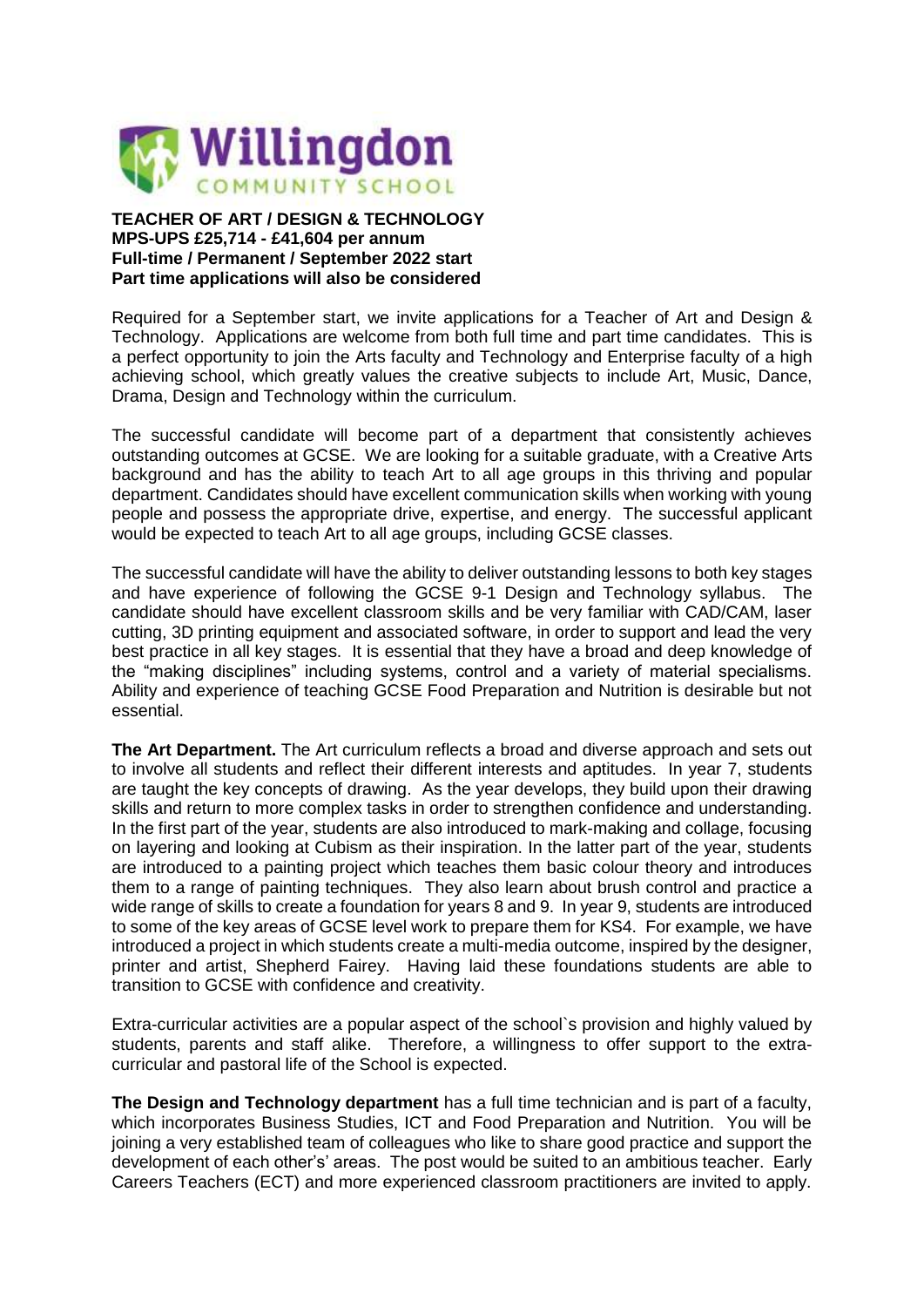The successful candidate will be prepared to go the extra mile, be keen to work as part of a team, and be open and willing to share new ideas.

The department has excellent facilities, which have recently been updated and modernised to include its own ICT facilities including laser cutters and 3D printers. Students are provided with access to a suite of software such as 2D Design, Sketchup, and PGonline to deliver the best possible outcomes. There is currently one large design and technology room alongside one food room, which may be expanded in the future to include textiles due to its popularity with Key Stage Four students. We currently have 2 GCSE groups in both years 10 and 11. We work closely with schools across the town and aim to further our collaboration to share good practice across departments.

## **Our Vision Statement:**

#### We are [Willingdon](https://www.youtube.com/watch?v=hh3vC1yX3CI)

We are a united, vibrant community which demonstrates personal excellence in all that we do. Learning at Willingdon transforms lives by igniting curiosity and expecting the very best from staff and students alike. We value opportunities, aiming for success today to prepare for challenges and opportunities tomorrow. We are respectful, compassionate and courteous to empower each other on our unique learning journeys. We look after ourselves and each other, and show empathy, respect and compassion to all people and our environment along the way. We encourage tolerance, resilience and reflection, which in turn allows everyone to make progress every lesson. We work together as a harmonious community to be the very best versions of ourselves.

## **This makes us Willingdon.**

**Willingdon Community School** Willingdon is a high-achieving and over-subscribed (NOR 1000), 11-16, comprehensive school serving the Eastbourne and Polegate area. We are committed to talent management and ensuring that all support and teaching staff are given the opportunity to develop and progress their careers. Our leadership team are receptive to constructive feedback and hold regular parent, staff and student voice sessions as well as google form entries to submit feedback. The school prides itself on putting staff and student wellbeing as a top priority and there are many initiatives which have been established to support this e.g. subsidising Benenden healthcare by 50% for all staff members to creating staff working parties to focus on key areas e.g. marking workload.

Examination results at GCSE are consistently high with students of all abilities making good progress and adding significant value, regardless of their starting point. In 2021, 74% of students achieved the Basics Match at Grade 4 in English and Maths. Despite covid, our attendance was significantly above national average.

The school is a leading member of a number of local educational groups and partnerships, such as the Eastbourne Schools Partnership (ESP) which brings many and varied learning opportunities to both teachers and students, particularly via our links with Eastbourne College. We are a member of the SSAT and have excellent links with outstanding schools up and down the country. These links bring cultural and intellectual capital to the school and enrich our CPD provision for staff at all levels.

**The CPD and talent management** of our staff is given a very high priority as we believe this is a vitally important part of improving outcomes for young people as well as invigorating teachers` passion for their areas. Willingdon is proud of its record in developing new teachers and on the quality of CPD more widely.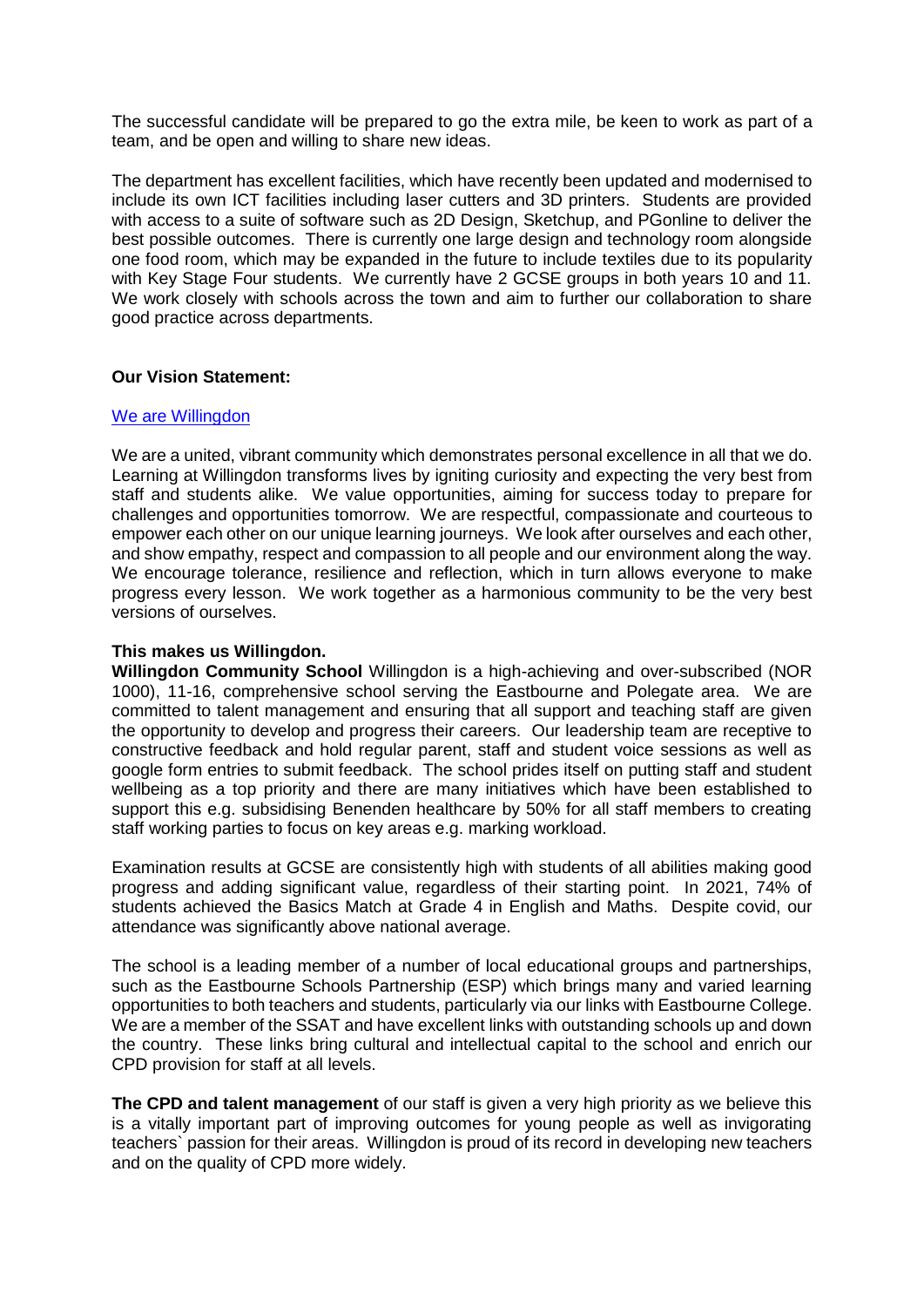The school has an outstanding record for the quality and range of professional development opportunities it offers and takes pride in developing its staff as outstanding teachers and preparing them for the next steps in their careers. As well as being supported through inhouse programmes, aspiring leaders have access to: funded NPQ and Masters Qualifications; extended programmes in Durrington Research School; free access to the annual Research Ed conference in Kent; and leadership opportunities provided by the SSAT and ASCL.

# **Staff wellbeing is of paramount importance to us at Willingdon Community School. We can offer the successful candidate:**

- A clear purpose. We are here to develop personal excellence and help staff and students be the very best versions of themselves.
- Lots of opportunities to observe others and feedback. We don't grade lessons and feedback is developmental.
- Regular opportunities for staff voice directly to the Headteacher.
- On appointment, a full induction day is arranged to ensure you are supported with the transition to your new role.
- 50% off Benenden Health Care scheme.
- Opportunity to join Bupa Dental Plan which provides varying contributions to NHS and private dental services.
- Weekly staff fitness sessions.
- Regular Mindfulness sessions to enhance your work-life balance.
- We offer Mental Health First Aid to all staff which is a two day qualification.
- An Employee Assistance Programme via the County Council, this service is provided by 'Care First', they offer advice, information, emotional support and counselling.
- Annual Flu Vaccination is provided in the autumn term and paid for by the school.
- Access to the ESCC My Staff Shop which gives access to a wide range of tax efficient benefits and discounts from national and local businesses.
- The Love 2 shop membership card (linked to My Staff Shop) is a reloadable gift card which can be spent at a number of major retailers.
- Bike Scheme, this is a salary sacrifice scheme that produces a saving of up to 32% compared to buying a bike upfront.
- A free coffee machine is ready for you during break and lunch time.
- Invitations to whole school social events such as our Christmas party which is subsidised as a thank you to staff, and other gatherings to celebrate success.
- Local business discounts for Willingdon Community School staff.
- And more!

We believe that happy teachers make happy children and therefore do our utmost to support our staff.

# [Working at Willingdon School](https://www.youtube.com/watch?v=N3k89MR2IpA)

Willingdon Community School is committed to child protection/safeguarding and promoting the welfare of children, we expect all staff and volunteers to share this duty of care. All applicants will be subject to safer recruitment procedures and will require satisfactory references and an enhanced DBS check.

# **Closing Date: Monday, 23rd May 2022 (by noon)**

**Interviews to be held on Thursday 26th May 2022.**

**Interview details will be sent to shortlisted candidates only.**